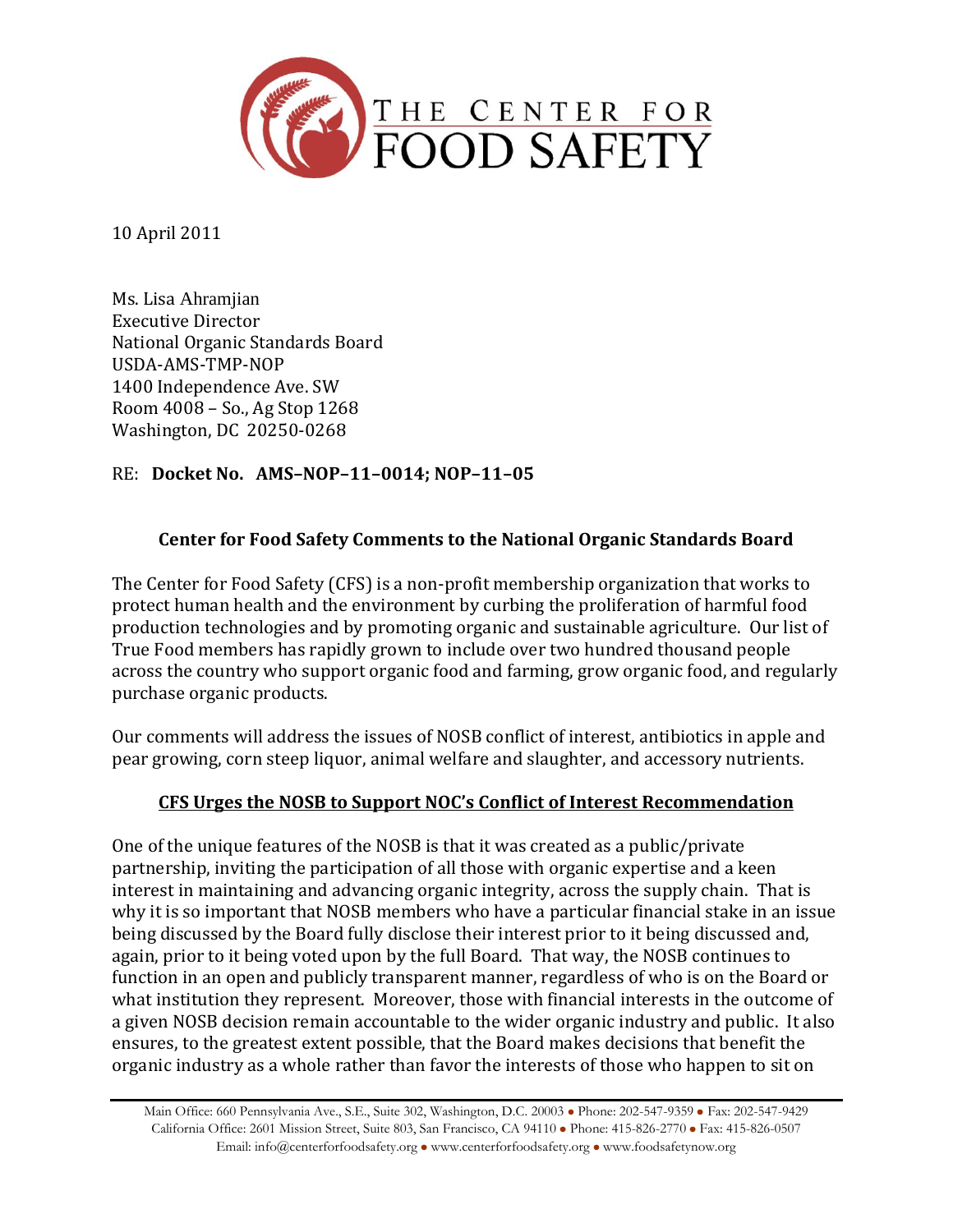the Board at any given moment. We urge you to enact the National Organic Coalition's conflict of interest recommendations submitted for your consideration at this meeting.

#### **CFS Supports the Materials Committee's Recommendations to Sunset Streptomycin and to Deny the Petition to Remove Tetracycline's Sunset Date**

Consumers view organic as the healthy alternative to the many highly processed foods on the market today, most of which contain synthetic additives, preservatives, hormones, and dyes. Once consumers consciously decide to seek out and purchase organic foods, they do not expect them to be grown with the use of antibiotics, much like they do not expect them to be irradiated, genetically engineered or fertilized with toxic sewage sludge. Given the fact that antibiotics are prohibited in meat and dairy production, it is hard to believe that the NOP has allowed the use of tetracycline and streptomycin for apple and pear production, and for so long. While the organic industry claims that the use of antibiotics is essential for their survival, the continued use of antibiotics in fruit production threatens to undermine not only the integrity of organic apples and pears, but also the integrity of the organic label. There needs to be a better solution developed to deal with fire blight, and that solution is long overdue.

As a strong advocate of organic integrity, CFS finds it discouraging to see the submission of another petition for the NOP to extend the use of antibiotics in organic apple and pear production, after being on the National List for more than ten years. As this situation so aptly illustrates, the sunset provision in the organic rule is clearly broken. Despite the intent of the sunset regulation to trigger the development of alternatives, and to cycle substances on and off the list every five years, that does not seem to be the case for many substances on the List, including antibiotics. As per the organic rules, antibiotics were slated to be removed from the National List five years after they were added in 1990, yet more than ten years have passed since then and no decisive industry or government action has been taken to seriously research and develop sorely needed alternatives. Instead, two new petitions have arrived on the desk of the NOSB, requesting another extension of the sunset deadline for antibiotic use and, again, these petitions lack a clear plan or strategy that explains how the organic apple and pear industry intends to systematically phase out antibiotic use.

Cultural practices to prevent and manage diseases, pest, and weeds are among the most important practices used in organic agri-*culture*. They are often what differentiate organic from conventional farming because cultural practices substitute for the routine use of the full range of synthetic toxic chemical inputs that are afforded conventional growers. Although organic apple and pear researchers have identified cultural practices that can help *prevent* fire blight, these cultural practices were barely touched upon in the petition submitted by the Washington State Horticultural Association. Moreover, research conducted by the scientists interviewed for the petition mostly focused on justifying continued antibiotic use rather than on searching for viable alternatives for addressing fire blight problems.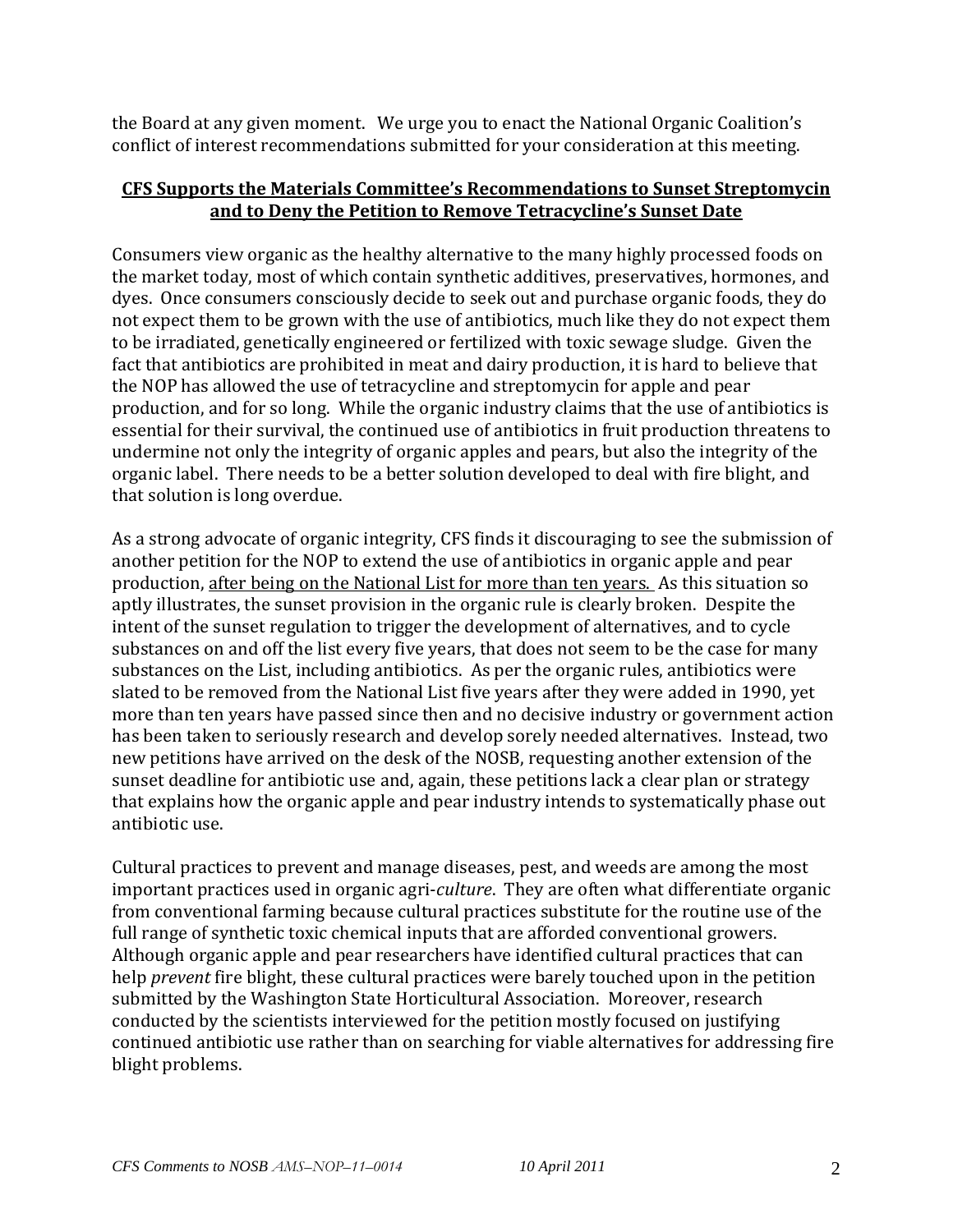Cultural practices that can help prevent and manage fire blight have been identified by Washington State University apple researcher, Timothy Smith, and include the following:<sup>1</sup>

- Cut fire blight out of the orchard during the winter season and remove it from the orchard
- Use a Blowtorch (150-160 degrees) to kill difficult-to-remove cankers from trees
- Routinely inspect trees during the summer season to find and remove blight
- Pay attention to immediate and extended weather forecasts because they should influence the actions you take
- Identify likely infection periods and closely scout orchards before and after infection period expected
- Do not irrigate in the warm spring when the trees are in bloom, particularly if there has been a lot of rain during the rainy season, because heat stimulates the infection process and moisture on the blossoms triggers infection
- Remove blossoms by hand if the trees blossom during warm weather, since most fire blight problems begin as blossom infections
- Plant on resistant rootstock
- Apply a biological spray, preventively, if trees are likely to bloom in a risk situation i.e., when there Is the potential for high temperatures and blossom wetting

Other central strategies for fire blight elimination and management in orchards include: 1) the development of fire blight resistant rootstock, 2) breeding new apple and pear varieties that both resist fire blight and possess a similar taste profile to those favored by consumers and, 3) planting varieties that are not susceptible to fire blight in the regions where they are grown.

These and other cultural practices contribute to the overall sustainability of organic farming, human health and welfare, and the environment. They represent the best of what organic agriculture has to offer society. In contrast, antibiotic use is incompatible with organic because of the human health threats it poses — namely the creation of antibiotic resistant bacteria and the elimination of a valuable medical tool to fight infections. Moreover, farm workers who apply antibiotics in orchards have an even at greater risk of developing antibiotic resistance and other work-related diseases (e.g. allergies), further reinforcing the incompatibility of antibiotics in organic agricultural systems. 2

 $\overline{a}$ <sup>1</sup> Environmental Defense Fund, "Antibiotic Resistance: Playing Chicken with Essential Drugs," on the web: [http://www.edf.org/documents/619\\_abr\\_general\\_factsheet\\_rev2.pdf,](http://www.edf.org/documents/619_abr_general_factsheet_rev2.pdf) last visited (last visited April 8, 2011); Gilchrist, M. Greko, C., Wallinga, D., Beran, G., Riley, D, & Thorne, P.S. "The Potential Role of Concentrated Animal Feeding Operations in Infectious Disease Epidemics and Antibiotic Resistance*," Environmental Health Perspectives,* 11/13/2006, on the web:

[http://ehp03.niehs.nih.gov/article/fetchArticle.action?articleURI=info%3Adoi%2F10.1289%2Fehp.8837,](http://ehp03.niehs.nih.gov/article/fetchArticle.action?articleURI=info%3Adoi%2F10.1289%2Fehp.8837)  (last visited April 7, 2011; Smith, T. "Fire Blight, 7 Key Steps to Control*,"* Washington State University, on the web: <http://www.ncw.wsu.edu/treefruit/fireblight/control.htm> (last visited March 29, 2011).

<sup>2</sup> Levy, S., GitzGerald, G. & Macone, Ann. (1976) "Changes in Intestinal Flora of Farm Personnel after Introduction of Tetracycline in Feed on a Farm," *New England Journal of Medicine,* 295:583-588.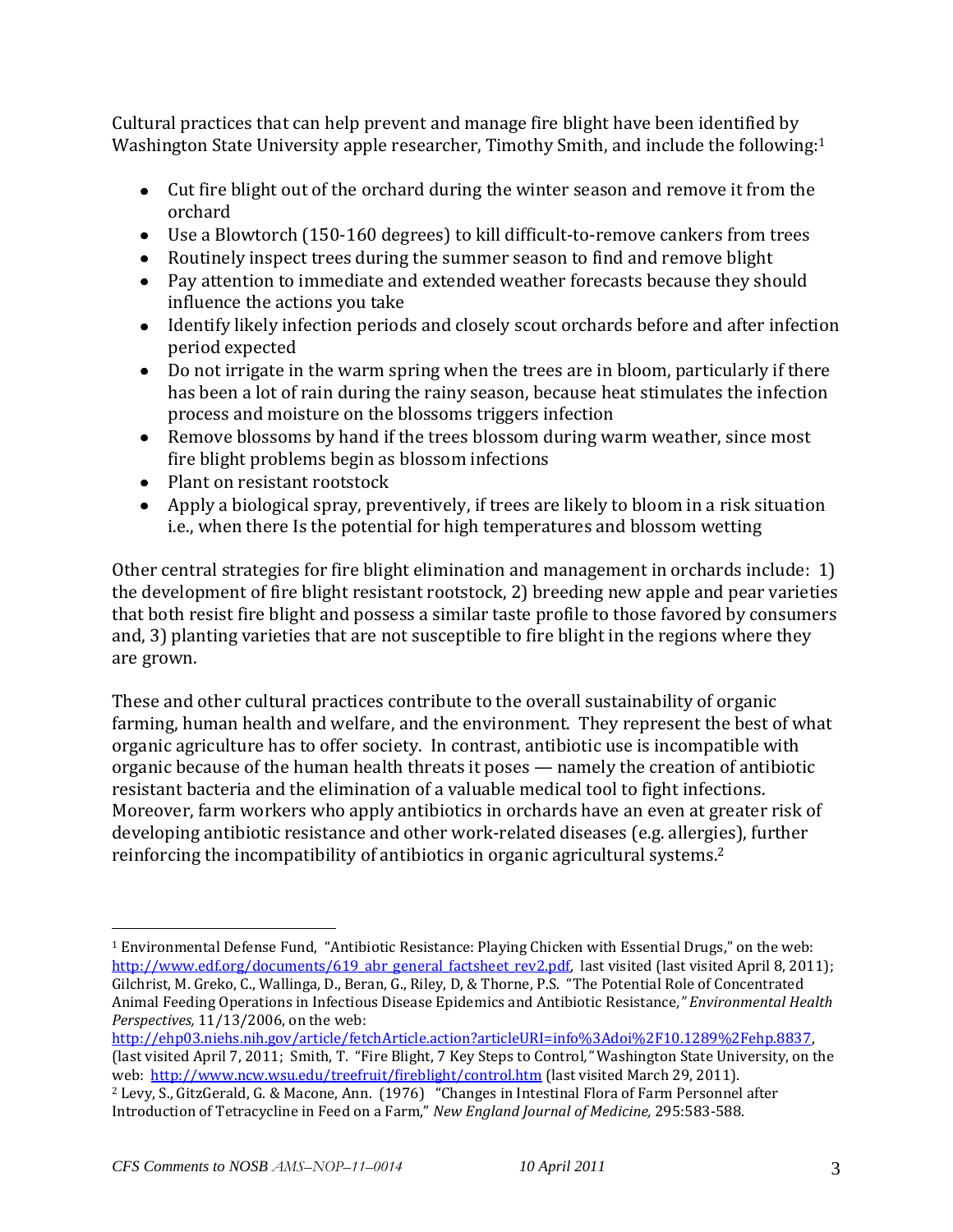A federal task force recently noted that antibiotic resistance is "a growing menace to all people," and cautioned that if current trends continue, treatments for common infections "will become increasingly limited and expensive – and, in some cases, nonexistent.3" The Centers for Disease Control (CDC) warns that: "People infected with antimicrobialresistant organisms are more likely to have longer, more expensive hospital stays, and may be more likely to die as a result of the infection.<sup>4</sup> Since antibiotic use is known to promote the development of antibiotic-resistant bacteria, the use of antibiotics in apple and pear orchards is actually contributing to antibiotic resistance.5 Add to this the fact that antibiotics do not meet the standard that allows substances on the National List because they endanger human health, and it becomes abundantly clear that antibiotics should not be allowed in organic.

In conclusion, one of the main competitive advantages afforded organic growers, and the entire organic industry, is that organic food is grown and processed in a manner that sustains humans and the planet for current and future generations. Using antibiotics in apple and pear growing undermines that competitive advantage. Moreover, consumers consistently point to the lack of antibiotic use in organic meat and dairy as a primary reason for purchasing organic products; they expect no less from organic apples and pears. We urge you to vote against allowing the extension of antibiotic use in organic.

#### **CFS Supports the Minority Position of the Crops Committee that Corn Steep Liquor Should be Considered a Synthetic Substance Under the Organic Rules**

We agree with the Minority Opinion that the synthetic/non-synthetic determination on corn steep liquor (CSL) is of fundamental importance with respect to setting a precedent about what constitutes allowable materials in organic. This determination will set the stage for the NOSB and NOP to assess whether CSL, and substances produced in a similar manner, will automatically be allowed (as a non-synthetic) or whether they will be prohibited (as non-synthetic), unless petitioned and approved.

It is the addition of the *synthetic chemical*—sulfur dioxide—that stimulates the desired *chemical change* in the countercurrent wet milling process of CSL and renders the final product a synthetic. Sulfur dioxide breaks the corn's chemical bonds and turns it into CSL. This chemical change in the CSL production process distinguishes it from practices that are considered "natural" under the organic rules.

 $\overline{a}$ <sup>3</sup> Barlam, Tamar; Florini, Karen; Shea, Katherine. "When Wonder Drugs Don't Work," *Environmental Defense Fund* (2001) on the web[: http://www.edf.org/documents/162\\_abrreport.pdf,](http://www.edf.org/documents/162_abrreport.pdf) (last visited April 8, 2011) <sup>4</sup> Centers for Disease Control. on the web: <http://www.cdc.gov/drugresistance/about.html> (last visited April 2, 2011).

<sup>5</sup> Centers for Disease Control, et al., "A Public Health Action Plan to Combat Antimicrobial Resistance", Mar. 2011, at 22, on the web: [http://www.cdc.gov/drugresistance/pdf/2010/Interagency-Action-Plan-](http://www.cdc.gov/drugresistance/pdf/2010/Interagency-Action-Plan-PreClearance-03-2011.pdf)[PreClearance-03-2011.pdf](http://www.cdc.gov/drugresistance/pdf/2010/Interagency-Action-Plan-PreClearance-03-2011.pdf) (last visited Apr. 8, 2011) (advising orchards be surveyed for antimicrobial resistance).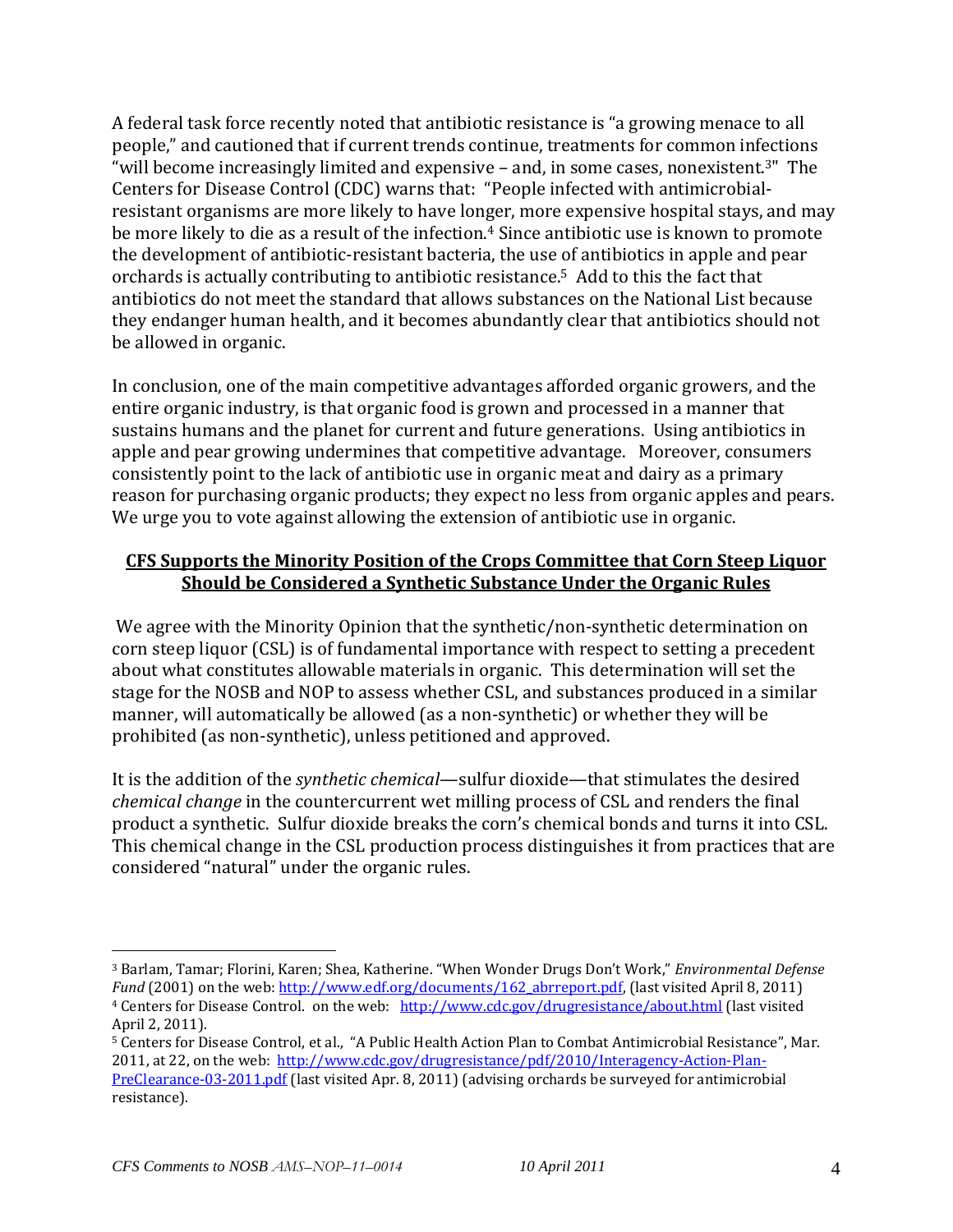CSL clearly meets OFPA's definition of "synthetic," which states that a synthetic is: *a substance that is formulated or manufactured by a chemical process.* Moreover, since the synthetic chemical, sulfur dioxide, remains in the final CSL product, there is no doubt that it must be classified as synthetic and prohibited in organic production systems, in accordance with the organic rules. Anyone interested in using the substance in an organic must submit a petition for the NOP to consider it as an allowable substance on the National List (205.601).

We strongly urge the NOSB to support the classification of CSL as a synthetic.

#### **CFS Does Not Support the Animal Welfare Recommendations — They Do Not Promote Animal Welfare**

Consumers pay a premium for organic foods. This premium carries with it certain expectations about the quality of these foods. When consumers purchase organically raised animals, this expectation grows to include animal welfare concerns. In fact, a driving motivation for consumers to purchase organically raised animals is the perception that organically raised animals have drastically improved animal welfare. If organic is the gold standard, then these animals should be well fed, healthy, have access to the outdoors, and be raised in an environment that allows them to engage in natural behaviors.

The reality is tragically different than the perception. Organic animals are often times treated no better than their conventional counterparts, living in cramped, dirty factory farms with little or no access to the outdoors. NOSB's proposed animal welfare recommendations do little to improve the current situation. If adopted as proposed, these recommendations will perpetuate diminishing animal welfare for organic animals and promote increasing consumer deception and undermining the integrity of the organic label. Therefore, CFS recommends that the NOSB, institute the following *minimum* changes to improve the animal welfare recommendations.

# **§ 205.238 Livestock Health Care Practice Standard**

Many organic animal facilities house thousands of animals often managed by untrained and over-worked farm workers. They oversee livestock heath care and perform physical alterations or "surgeries" on animals without having had formal training on pain and sensitivity management. This unnecessarily increases the likelihood of physical suffering for the animals. Section 6 of the animal welfare proposal recommends all physical alterations be performed by "competent persons" but neglects to define "competent persons." Without a definition of "competent" this provision is meaningless. CFS believes that NOSB must require animal welfare training for all employees handling animals, especially those performing physical alterations.

It is possible to reduce animal suffering by instituting training programs. For example, in the European Union (EU), it is common for animal welfare regulations to recommend that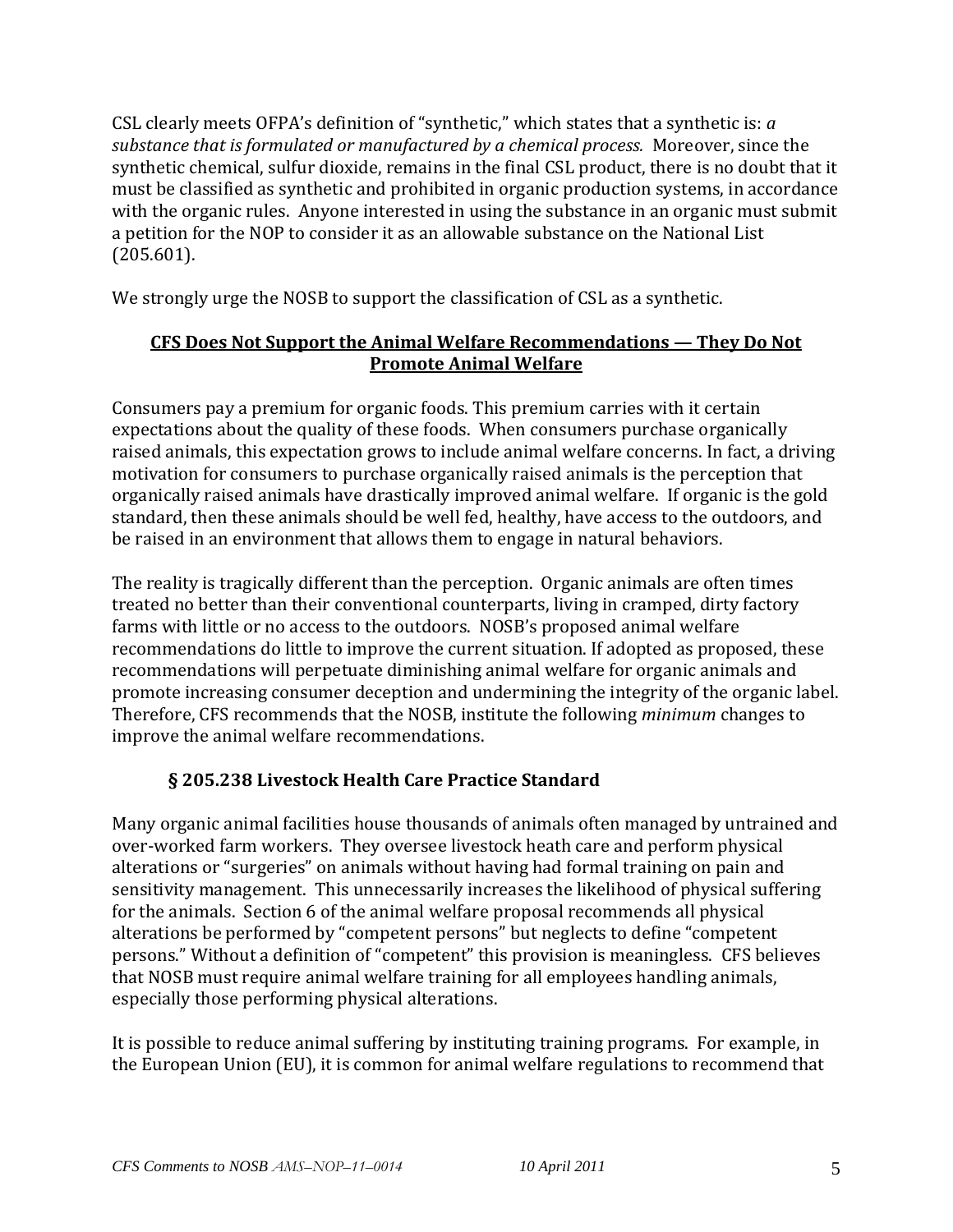all employees handling animals attend animal welfare training courses.6 Even limited training can provide farm workers with information on the sensitivity of animals to negative handling and painful physical alterations. The practical benefits that result from minimizing animal pain and suffering and promoting proper handling include an increase in the ease of animal handling and increased productivity.7 Such training need not be cost prohibitive to small farmers, as local veterinarians, Land Grant Universities, and even veterinary students could be enlisted and costs potentially subsidized.

CFS also proposes three significant changes to the prohibited practices under Section 6. First, we recommend adding beak trimming to the list of prohibited practices. While CFS applauds NOSB for prohibiting beak removal under Section 6(i), this provision does not go far enough. Beak trimming—a painful procedure often causing pain throughout an animal's life—is commonly performed as a way to reduce feather pecking.8 Yet, studies indicate that beak trimming does not reduce feather pecking and that other, more humane procedures do.9 Instead of routine beak trimming, CFS recommends providing sufficient litter and scratching materials, and ample access to vegetative outdoor areas, to reduce feather pecking and to allow poultry to engage in its natural behaviors.

Second, CFS disagrees with the exception in Section 6(ii) which states that tail docking of pigs and cattle is prohibited "except where necessary for treatment of injury." CFS is concerned that unless this procedure is performed by a veterinarian, this exception will be abused and animal welfare violations will routinely occur. Tail docking is performed to curb an aggressive activity: tail biting. Yet, when provided the opportunity to engage in natural activities such as rooting and exploring pigs rarely engage in tail biting.10 CFS strongly recommends prohibiting preemptive tail docking and only condones the practice for treatment of actual injury. Further, this procedure should only be performed under the supervision of a veterinarian. Proper medical records must be kept by the facility as a part of the organic system plan (OSP) and made available for review by the organic inspector.

Third, Section 6(ii) neglects to prohibit tooth clipping and tooth grinding in pigs. These procedures are performed to protect tears to a sow's udder. However, such damage often does not occur or causes minimal damage.<sup>11</sup> Conversely, "[t]ooth clipping and tooth grinding are likely to cause immediate pain and some prolonged pain to pigs ... Those practices are therefore detrimental to the welfare of pigs, especially when carried out by

<sup>6</sup> *See, e.g.* Council Directive 2001/93, EC Laying Down the Minimum Standards for the Protection of Pigs, art. 5, 2001 O.J. (L 316) 36-38 (EU).

<sup>7</sup> EU Scientific Veterinary Committee, *The Welfare of Intensively Kept Pigs*, (Sep. 30, 1997), on the web: http://ec.europa.eu/food/animal/welfare/farm/out17\_en.pdf (last visited April 8, 2010).

<sup>8</sup> MICHAEL C. APPLEBY ET AL., POULTRY BEHAVIOR AND WELFARE 88 (CABI Publishing 2004); ROLLIN, FARM ANIMAL WELFARE: SOCIAL, BIOETHICAL, AND RESEARCH ISSUES 119 (Iowa St. U. Press 1995).

<sup>9</sup> MENKE ET AL., ANIMAL HEALTH AND WELFARE IN ORGANIC AGRICULTURE, MUTILATIONS IN ORGANIC ANIMAL HUSBANDRY 173 (M. Vaarst et al., eds. CABI Publishing 2004).

<sup>10</sup> ROLLIN, FARM ANIMAL WELFARE: SOCIAL, BIOETHICAL, AND RESEARCH ISSUES 74 (Iowa St. U. Press 1995).

<sup>11</sup> EU Scientific Veterinary Committee, *The Welfare of Intensively Kept Pigs*, (Sep. 30, 1997), on the web: http://ec.europa.eu/food/animal/welfare/farm/out17\_en.pdf (last visited April 8, 2011).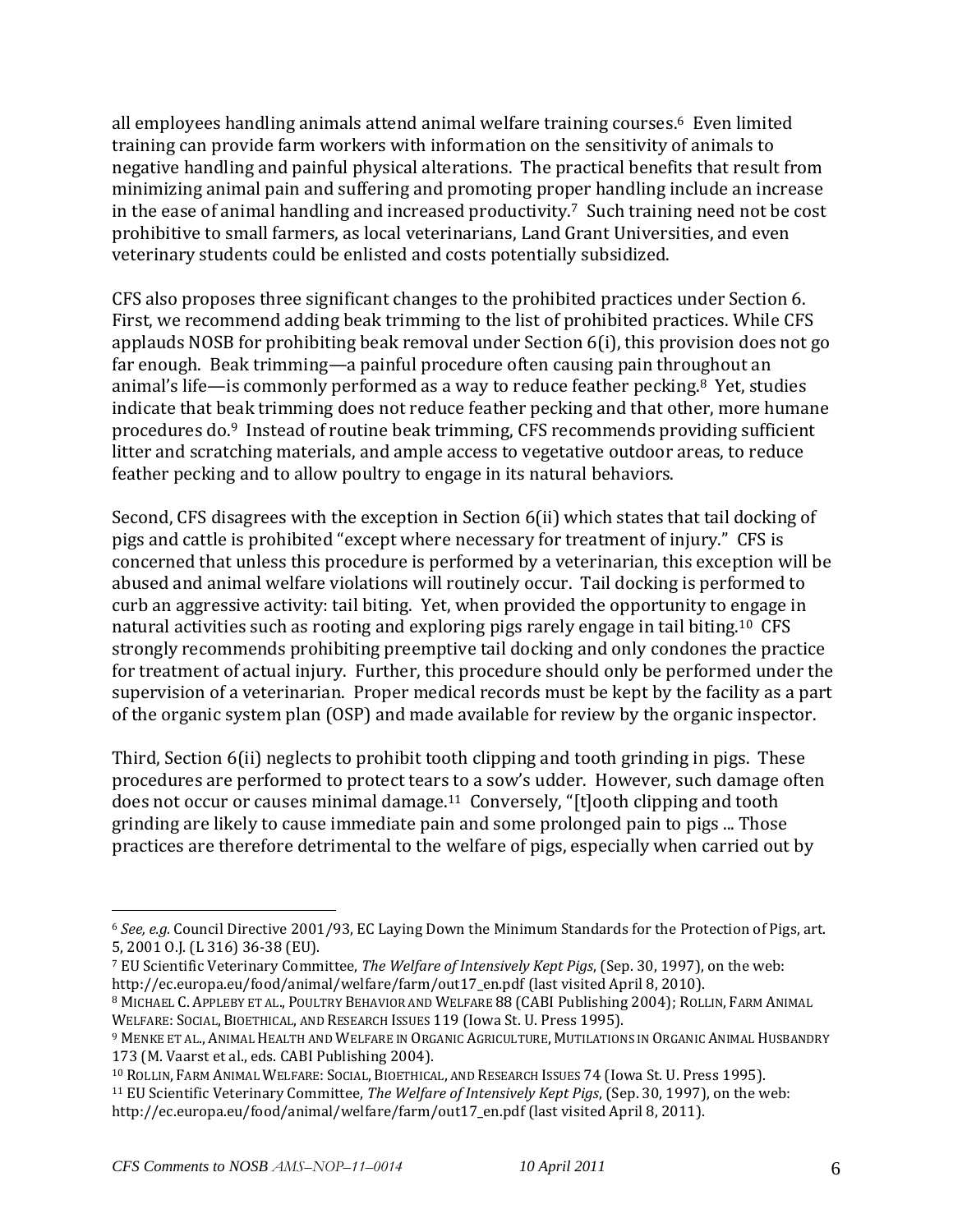incompetent and inexperienced persons."12 In response, the EU has mandated that "reduction of corner teeth must [not] be carried out routinely but only where there is evidence that injuries to a sows' teats or to other pigs' ears or tails have occurred. Before carrying out these procedures, other measures shall be taken to prevent tail biting and other vices taking into account environment and stocking densities."13 CFS recommends that US animal welfare standards for organically raised animals follow the EU's lead and prohibit tooth clipping and tooth grinding unless there is evidence of injuries to sows. If necessary to prevent injury, the procedure should be performed under the supervision of a veterinarian, and proper medical records must be kept by the facility and made available for review by the organic inspector.

Adequate enforcement of these provisions is paramount to ensure that physical alternations are limited to animals that have suffered injury or infection. While regulations may require facilities to keep records and perform physical alterations under the supervision of a veterinarian, enforcement is the only way to ensure that abuse of these limited exceptions does not occur. CFS recommends that the NOSB improve enforcement of such requirements through the inspection of medical records, to promote transparency and accountability on these critical animal welfare issues.

## **§ 205.239 Livestock Living Conditions (Mammalian Section)**

Comfortable, dry, and spacious livestock living conditions are crucial for appropriate livestock welfare. Livestock welfare cannot be realized by continuous confinement inside, in yards, or on feedlots. Although the proposed animal welfare recommendations realize this, CFS suggests that the following additional measures are adopted to further improve the welfare recommendations.

CFS believes that Section (a)(1)—providing that animals may be temporarily denied access to the outdoors for a variety of reasons—may be exploited to confine animals indefinitely. Section (a)(1) also fails to require adequate housing during temporary confinement. Therefore, we recommend that during times of temporary confinement, the NOSB adopt the Northeast Organic Dairy Producers Alliance's proposal, submitted for your consideration at this meeting. Additionally, the NOSB should establish regional specific goals for a minimum number of days that animals have access to the outdoors to avoid exploitation of this section.

Pursuant to Section (a)(3), CFS recommends that the NOSB require adequate straw or rooting material to be provided for pigs to allow them to forage, explore, and otherwise prevent behavior problems associated with the lack of natural conditions. This would also decrease incidents of tail biting or other aggression as discussed above, and reduce the need for tail docking.

<sup>12</sup> Council Directive 2001/93, EC Laying Down the Minimum Standards for the Protection of Pigs, Preamble, 2001 O.J. (L 316) 36-38 (EU).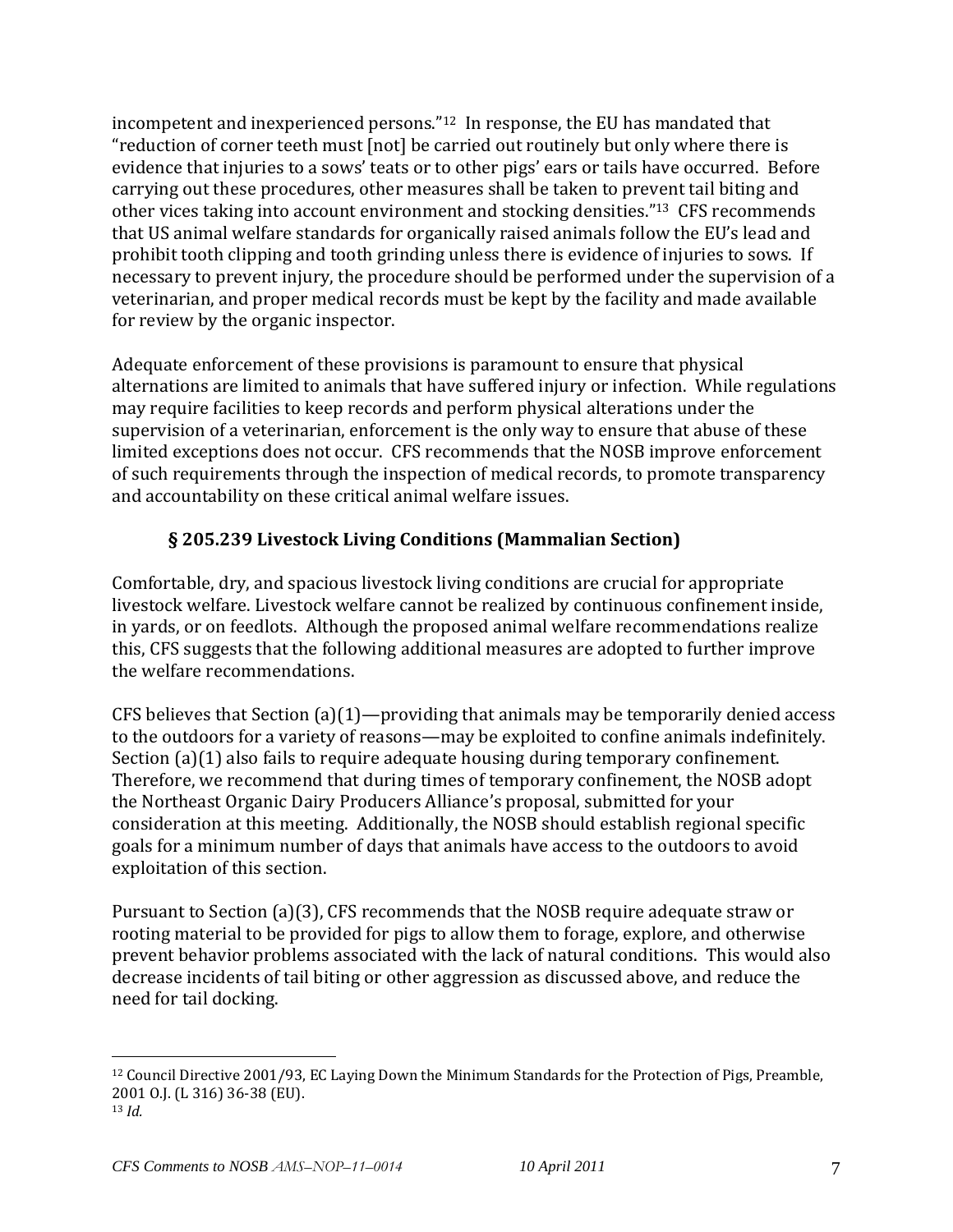Section (a)(6) creates a situation whereby calves are individually housed for 6 months or more. The provision states that calves may be housed in individual pens "until weaning." Yet, traditionally, calves are not weaned until six or seven months of age. Scientific evidence demonstrates that calves benefit from environments corresponding to their needs as a herd-living species and, pursuant to this evidence, the EU only allows housing calves individually for eight weeks.14 CFS recommends adopting an approach similar to the EU standard to ensure acceptable animal welfare standards and to support the natural herdliving behaviors of growing calves, while taking into consideration the extreme difference in different production areas. This recommendation should not encourage early weaning of calves, but rather prohibit such a practice.

## **§ 205.239 Livestock Living Conditions (Avian Section)**

Poultry houses are traditionally abhorrent. Animals are crowded into barns by the tens of thousands, without room to stretch their wings. Confined in these factories, birds often succumb to disease, heat exhaustion, and death. In order to protect the integrity of organic poultry, NOSB must institute measures that will prevent these conditions on organic poultry farms. CFS offers the following suggestions in support of that effort.

Section 205.239 does not require producers to provide broilers with a daily period of darkness even though a daily period of darkness is critical to ensuring that chickens engage in their natural behaviors. The EU Directive for the protection of chickens kept for meat production requires that all broilers, conventional and organic, receive a minimum of six hours darkness each day.15 The Cooperative Regions of Organic Producer Pools (hereinafter "Organic Valley") requires a minimum of eight hours darkness and recommends a gradual dimming of the lights before complete darkness.16 CFS supports this practice and recommends its adoption.

The proposed standards for access to the outdoors also fall short of promoting acceptable animal welfare for organic poultry. While CFS applauds NOSB for recommending poultry be given access to the outdoors, Section  $(c)(1)(iv)$  fails to supply sufficient details about the physical environment requirements in terms of specifying what constitutes adequate outdoor access. Outdoor access for organic poultry has typically been on concrete, wood, or gravel.17 This is simply unacceptable. Further, the outdoor space requirement of 2 square feet per bird is insufficient to allow poultry to move freely and engage in natural behaviors. Organic Valley requires that birds are given at least 5 square feet of outdoor space per bird, and at least 50% of this outdoor space must be covered in organic

<sup>14</sup> Council Directive 2008/119, EC Laying Down Minimum Standards for the Protection of Calves, art. (3)(1)(A), 2009 O.J. (L 10) 7-13 (EU)

<sup>15</sup> Council Directive 2007/43 EC Laying Down Minimum Standards for the Protection of Chickens Kept for Meat Production, Annex I,7, 2007 O.J. (L 182) 19-28 (EU).

<sup>16</sup> *See* Cooperative Regions of Organic Producer Pools, Egg Pool Standards,

http://www.farmers.coop/resources/animal-care-program/egg-pool-standards/ (last visited Apr. 8, 2011). <sup>17</sup> Cornucopia Institute, Scrambled Eggs: Separating Factory Farm Egg Production from Authentic Organic Agriculture (2010), on the web: http://www.cornucopia.org/egg-report/scrambledeggs.pdf (last visited Apr. 8, 2011).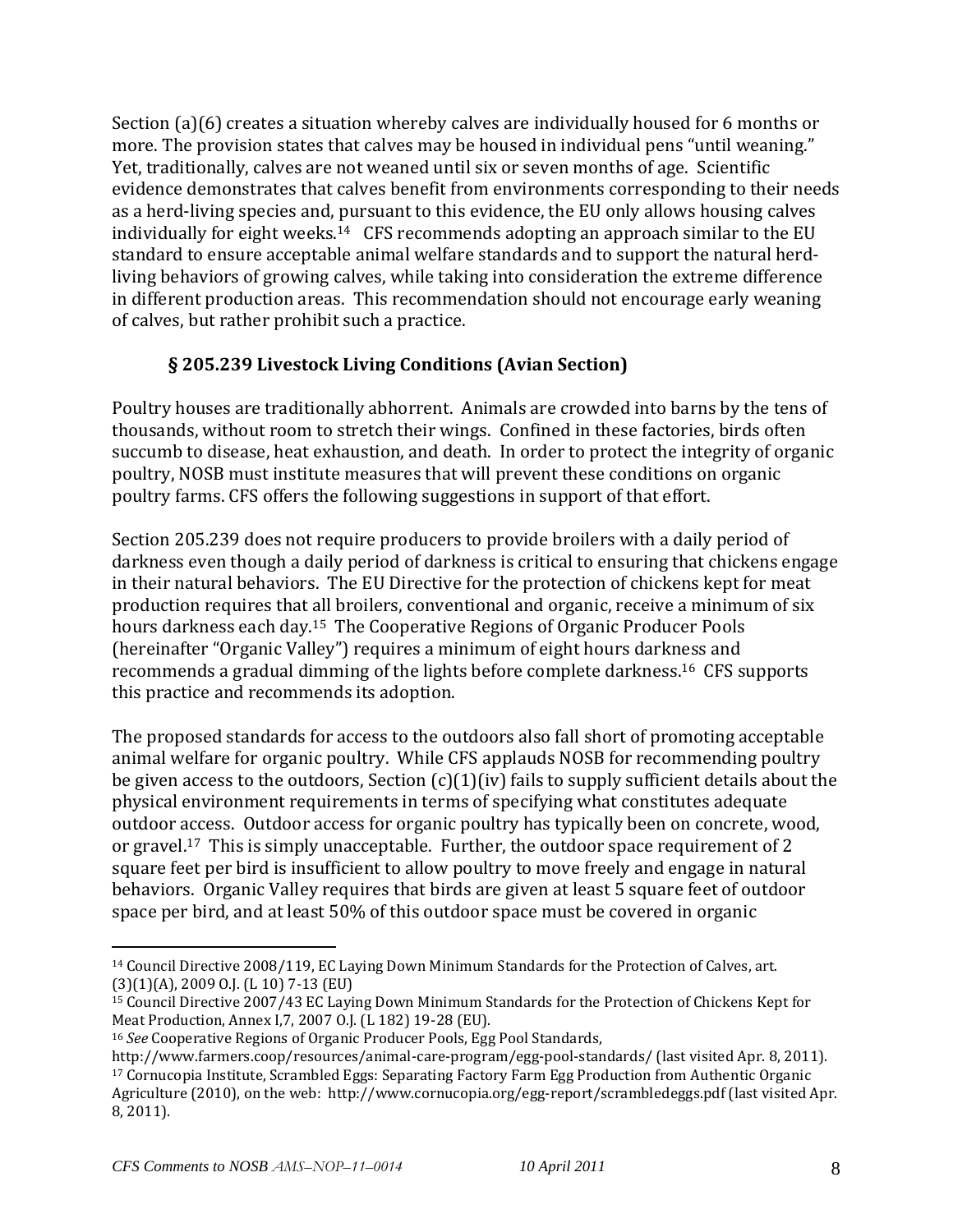vegetation. CFS recommends that the minimum outdoor space per bird is 5 square feet, and that outdoor access for poultry include sufficient vegetative cover (at least 50%) to allow poultry to engage in their natural behaviors, such as pecking, scratching, and rooting.

Section (g) attempts to promote natural behavior in poultry. Yet, this provision is vague and effectively meaningless. Section (g) does not outline how much space is necessary for poultry to exhibit these natural behaviors, nor does it refer back to the stocking rate chart where certain space requirements—although inadequate—are listed. CFS believes that 5 square feet per bird is necessary for birds to be able to move freely, spread their wings, and engage in natural behavior. In the EU, conventional poultry standards provide 2-6 square feet per bird (see stocking rate section below). Moreover, while perch space is provided for in the stocking rate chart, it is not mentioned in this section, where space required for natural behaviors is discussed. Vertical space contributes to hen welfare and it is a necessary component of any provision on avian natural behavior.18 CFS recommends that NOSB not only provide 6 inches of perch space per bird (as discussed in the stocking rate chart) but also supply details about the height, location, and condition of such perch space.<sup>19</sup>

## **Stocking Rate Charts**

In order to ascertain appropriate animal welfare standards for organically raised animals, producers must provide their animals with plenty of space to exhibit natural behaviors. NOSB's recommendations for this space are simply not enough to ensure animal welfare. CFS believes that the stocking rates for the following animals must be greatly increased.

The stocking rates for organically produced pigs are woefully inadequate. While the proposed stocking rate for a growing pig 225 to 255 pounds is 6.0 square feet in the NOSB's proposal, the EU's stocking rate for a growing pig in a similar weight class is 10.76 square feet.<sup>20</sup> That's nearly five additional square feet per pig in allowable space for *conventionally grown pigs*. American consumers expect that organic meat is produced with a higher standard of animal welfare protections than non-certified organic products. To maintain consumer confidence in the organic label, it is essential that certified organic animal welfare standards exceed those of conventional animal production in the U.S. and elsewhere. CFS recommends that the Livestock Committee adopt standards that exceed the strict conventional livestock standards in the EU and lead the way in animal welfare protections, internationally.

CFS previously recommended that avian stocking rates be instituted by weight and not by animal. During production an animal increases in size and weight quickly and, therefore, providing the same amount of space at all stages of growth forces increasingly cramped

<sup>18</sup> ROLLIN, FARM ANIMAL WELFARE: SOCIAL, BIOETHICAL, AND RESEARCH ISSUES 124 (Iowa St. U. Press 1995). <sup>19</sup> Organic Valley recommends that perches be no more than 3.3 feet above the floor and installed in a staircase fashion. *See* Cooperative Regions of Organic Producer Pools, Egg Pool Standards, on the web: http://www.farmers.coop/resources/animal-care-program/egg-pool-standards/ (last visited Apr. 8, 2011). <sup>20</sup> Council Directive 2001/88 EC Laying Down the Minimum Standards for the Protection of Pigs, art. 1(1)(a), 2001 O.J. (L 316) 1-4 (EU).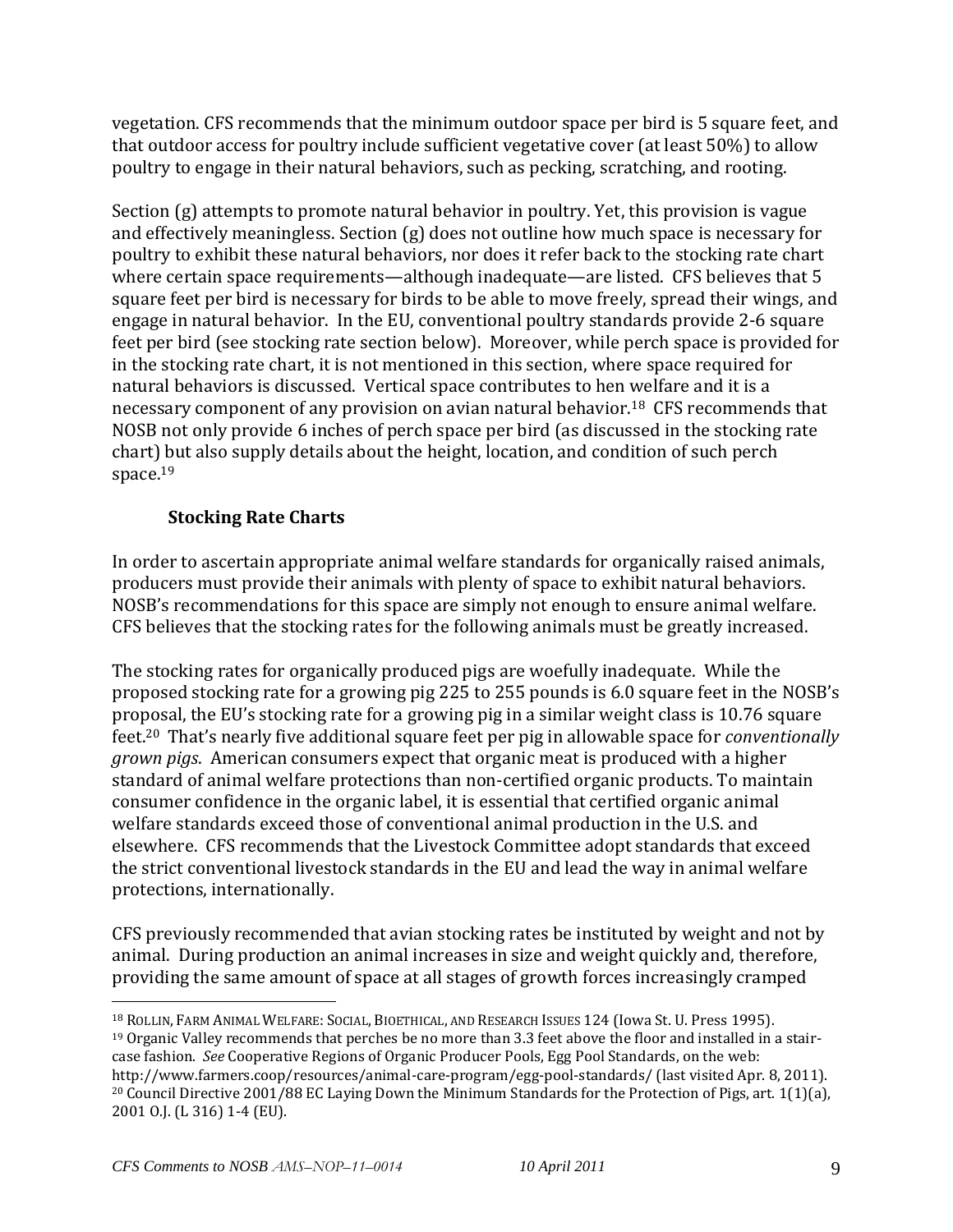conditions on animals as they reach their slaughter weight. In addition, since weight varies from animal to animal—a slaughter weight broiler chicken can weigh 3.5 to 6 pounds calculating stocking densities by weight will ensure each animal receives the minimum amount of space necessary for that species.21 CFS reiterates this recommendation to calculate avian stocking densities by weight instead of bird.

In sum, organic is the gold standard for agriculture and, as such, it must promote sound animal welfare principals. US organic agriculture must surpass the conventional standards in the EU, providing adequate space for animals to engage in natural behavior and promoting healthy animals and a healthy environment. Consumers will lose faith in the organic program if they discover that meat bearing the organic label was raised in confined, unsanitary, and unnatural conditions. CFS, supported by our more than 200,000 True Food Network members, believes that organic also means the humane treatment of animals and the Livestock Committee's proposal does not even come close to ensuring such treatment.

CFS urges the NOSB to reject the current animal welfare recommendations put forward by the Livestock Committee and calls for the immediate institution of an Animal Welfare Task Force (AWTF). The role of the Task Force will be to bring together farmers and the full range of other stakeholders to draft a new set of proposed recommendations. CFS will certainly make its staff available to contribute its expertise on the issue. We further urge the NOSB to circulate the AWTF draft for comment by the wider organic community with enough time to solicit and receive the thoughtful input from all stakeholders that this important issue deserves.

#### **CFS Does Not Support NOSB's Animal Handling, Slaughter, and Transport Recommendations**

Animal welfare is not only restricted to an animal's life on the farm, but it also includes transport and slaughter. For organically raised animals, consumers expect a heightened level of animal welfare protections, for transport and slaughter as well. CFS recommends that NOSB Livestock Committee go back to the drawing board and create a more comprehensive plan for transport and slaughter than the one it currently proposes. We offer the following suggestions for improvement.

First, *the Proposed Recommendation on Animal Handling, Transport, and Slaughter* does not include a provision on training animal handlers or veterinarians that oversee or audit slaughterhouses. "Recent years have seen remarkable advances in the understanding of

<sup>&</sup>lt;sup>21</sup> EU standards provide for approximately 16 to 20 lbs of broiler per 12 square feet. Broiler slaughter weight ranges from 3.5 to 6 lbs. Therefore, the EU standards allow anywhere from 2 to 6 full grown broilers per 12 square feet, depending on whether enhanced animal welfare measures are used. Council Directive 2007/43 EC Laying Down the Minimum Rules for the Protection of Chickens Kept for Meat Production, art.3(2), (2007) O.J. (L 182) 19-28 (EU). The proposed broiler stocking density is much weaker than EU standards, allowing 1 bird per square foot. European *Id.*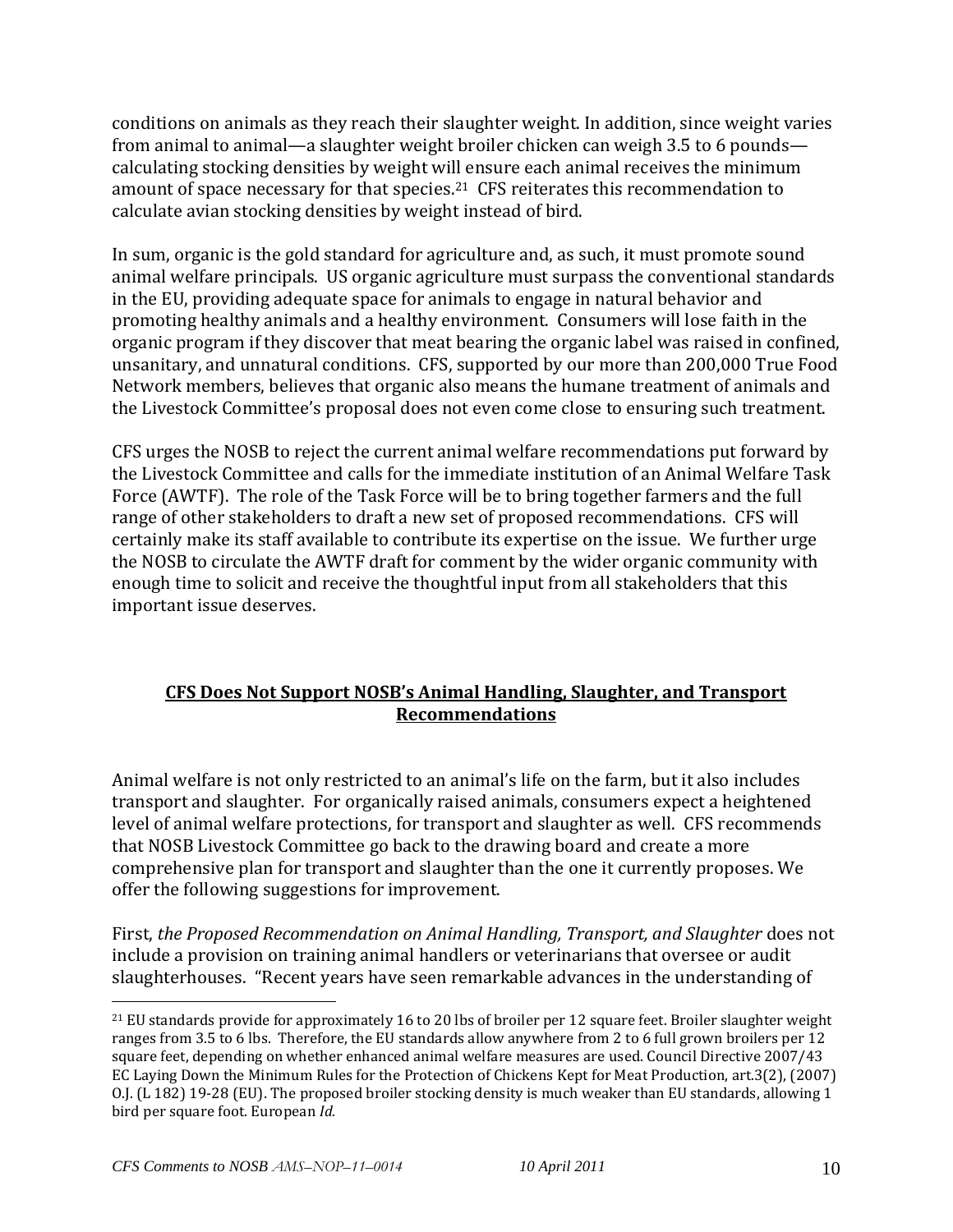animals' capacity to experience fear and pain."22 As discussed in the previous section, often times even limited training can make an enormous difference. This is especially true when it comes to slaughter. Therefore, CFS recommends that the NOSB promote comprehensive training for animal transporters and veterinarians overseeing slaughter.

Second, in order to promote optimum animal welfare, downed animals must be treated humanely and not allowed to be shocked by electric prods three times before the animal is removed from the killing line, and if it shows the slightest bit of movement or attempt to rise. This is not a humane way to treat an animal. CFS believes that such a practice is incompatible with acceptable animal welfare practices. Any animal incapable of walking to slaughter should not be shocked but, instead, be immediately removed from the slaughter line and humanely euthanized.

#### **§ 205.241 Humane Handling, Transport and Slaughter: General Conditions of Animal Welfare in Handling and Slaughter**

CFS notes that several provisions in the "general conditions of animal welfare" significantly lack detail and therefore lack meaning. First, Section (a)(2) is unduly vague and must take into account more than merely ventilation to protect animals against cold and heat stresses. CFS recommends that sufficient space shall be provided inside the animals' compartment, and at each of the levels within the compartment, to ensure that there is adequate ventilation above animals when they are in a naturally standing position. Their natural movement should not be hindered. 23

Second, Section (a)(4) does not contain sufficient detail to make the provision meaningful. For instance, it fails to consider the individual needs of different species of animals. EU Regulation requires "water, feed and the opportunity to rest as *appropriate to their species and age* [emphasis added]*,* in suitable intervals." If not specified, mammals and birds are lumped together as though they have the same needs, which they do not, and the default rule reads: "mammals and birds shall be fed at least every 24 hours and watered at least every 12 hours." CFS recommends that NOSB adopt species-specific provisions for feeding and watering as well as detailed requirements for the allowable length of journey time, and access to food and water for different species of animals.<sup>24</sup>

Third, Section 10 needs additional details to become a meaningful recommendation. Instead of simply setting up reporting data and percentage requirements, EU regulations specify: that "ramps shall not be steeper than an angle of 20 degrees, that is 36.4 % to the

<sup>22</sup> *EU Provides Training in Human Animal Slaughter Standards*, on the web:

http://ec.europa.eu/food/training/news\_slaughtersandards\_en.pdf (last visited Apr. 8, 2011).

<sup>&</sup>lt;sup>23</sup> The EU also recommends: Ventilation system must be capable of maintaining a range of temperatures from 5 to 30 degrees Celsius within the means of transport, for all animals, with a +/- 5 degrees Celsius tolerance, depending on the outside temperature. Ventilation system must be capable of ensuring even distribution throughout and capable of operating for at least 4 hours, independent of the vehicle engine. There should be a temperature monitoring system, with the data recorded from such system be made available to the competent authority upon request. Council Regulation 1/2005, Annex, 2005 O.J. (L 3/1) (EC). 24Council Regulation 1/2005, Annex, 2005 O.J. (L 3/1) (EC).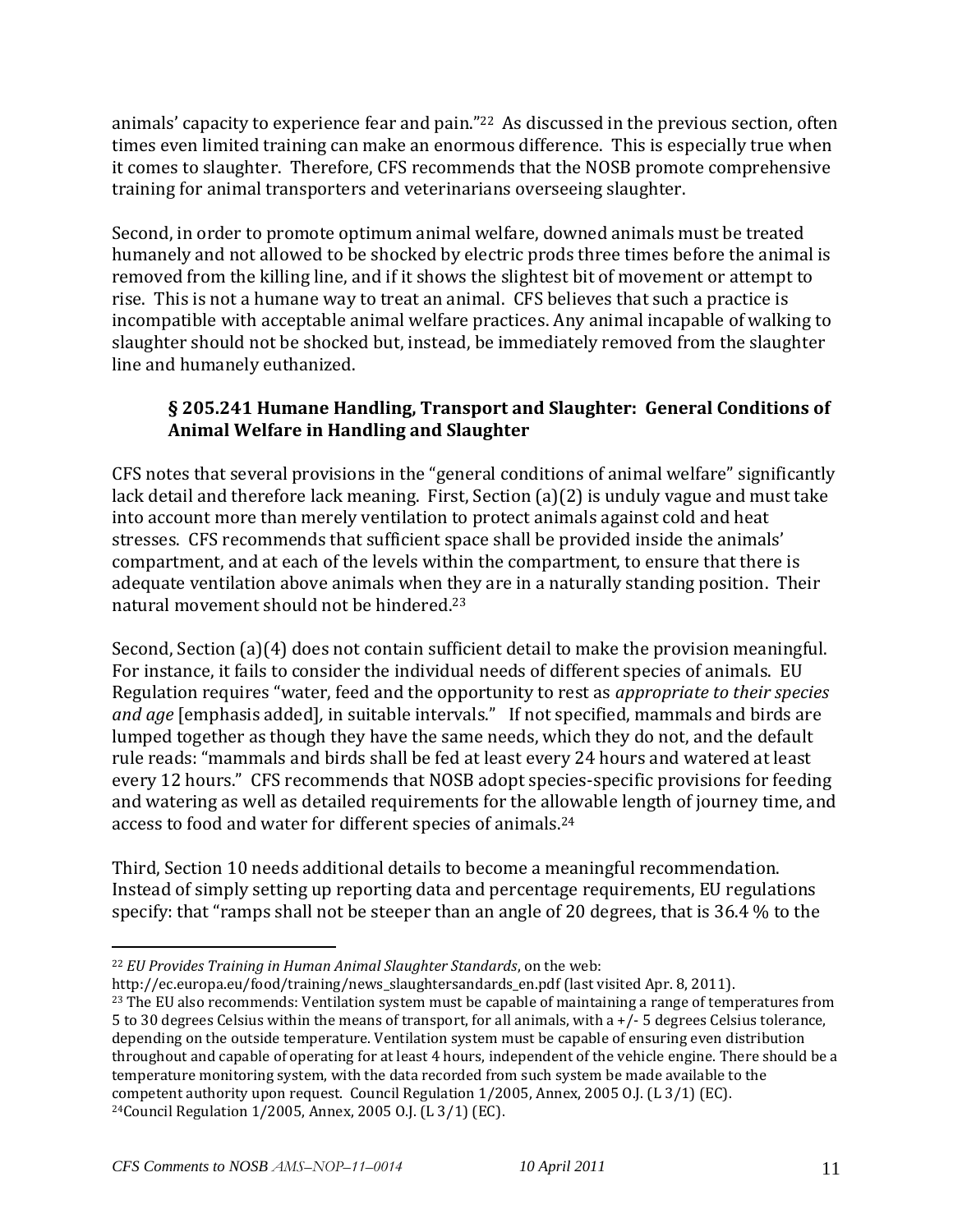horizontal for pigs, calves and horses and an angle of 26 degrees 34 minutes, that is 50% to the horizontal for sheep and cattle other than calves. Where the slope is steeper than 10 degrees, that is 17.6% to the horizontal, ramps shall be fitted with a system, such as provided by foot battens, which ensure that the animals climb or go down without risks or difficulties." Lifting platforms and upper floors need to have safety barriers to prevent animals from falling or escaping. EU Regulation states that: "the gas stunner shall be designed in a manner that, even at the maximum permitted throughput, the animals are able to lie down without being stacked on each other (vs. the recommendation of "lie down or stand.") In stark contrast to a "percent error" requirement that is being recommended by the Livestock Committee, EU regulations focus on requirements regarding the functionality and designs of the equipment/personnel used related to slaughter.<sup>25</sup>

In order to ensure a high standard of animal welfare at the time of transport and slaughter, CFS recommends NOSB redraft the recommendation with greater specificity, solicit input from people in the field who have the expertise and experience to inform the development of meaningful regulations.

### **CFS Does Not Support NOSB's Proposal to Allow Synthetic Nutrients in Organic Production**

NOSB's proposal to supports the blanket use of FDA approved nutrients fails to assess FDA's approved vitamins and minerals through an organic lens (§205.605.). Just as NOSB would not allow all EPA approved pesticides in organic agriculture, it should not allow all FDA approved nutrients without an appropriate organic assessment.

NOSB must evaluate nutrients and vitamins using the criteria established in the Organic Foods Production Act (OFPA) 7 U.S.C. § 6517 and 6518 when determining whether to allow a synthetic ingredient in organic production. In this proposal, no such review is required. Further, it is unclear what is meant by a "material supported by the FDA." FDA has not published a list of approved synthetic nutrients. Likewise, there is no list of materials "supported by the Institute of Medicine of the National Academies."

The proposal is in direct violation of OFPA and the National Organic Program (NOP), as it is not accompanied by a technical review or a completed evaluation matrix, and does not follow NOSB materials review procedures. Further, when NOP evaluates synthetic nutrients under Section 205.600, it must determine whether the primary use is to add nutritive value during processing. The NOP materials review criteria states that a "substance's primary [cannot be as] a preservative or to recreate or improve flavors, colors, textures, or nutritive value lost during processing, except when the replacement of nutrients is required by law." Without an independent evaluation of each nutrient, this section may be violated.

<sup>25</sup>Council Regulation 1099/2009, Annex, 2009 O.J (L303/1) (EC).